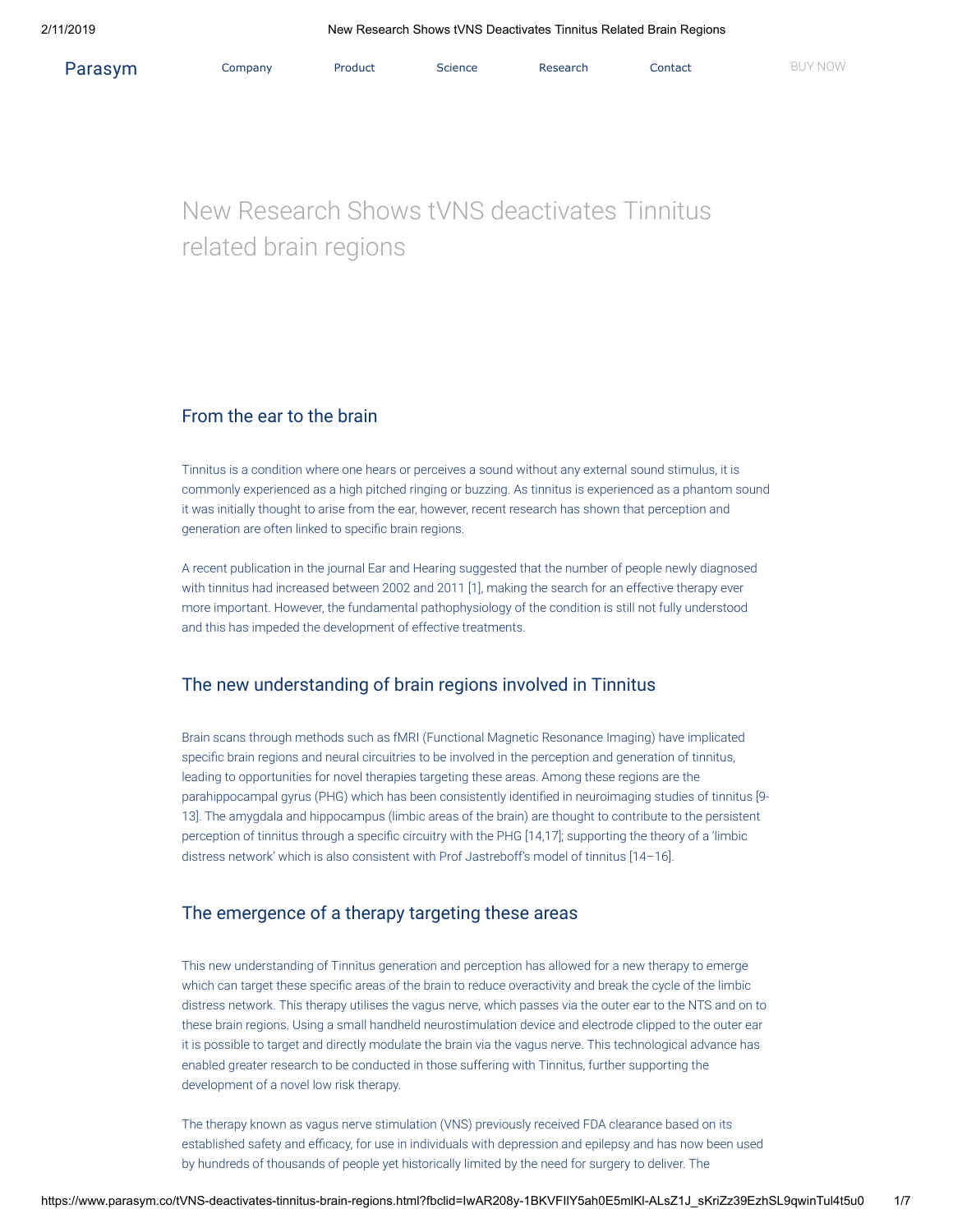|         | uu v |         | 1/21/2  | <b>Service Control</b> | 1 / 1 / 1 / 1 / 1 / 1 / 1 / 1 / 1 / 1 |          | <b><i>JVV</i></b> 11 |         | <u>JUURIU UU</u> |         |
|---------|------|---------|---------|------------------------|---------------------------------------|----------|----------------------|---------|------------------|---------|
| Parasym |      | Company | Product |                        | <b>Science</b>                        | Research |                      | Contact |                  | BUY NOW |

# Clinical Research in tVNS for Tinnitus

In a recent study [2], 36 people with chronic tinnitus lasting 3 months or longer were assessed with either active or placebo tVNS treatment. Active treatment used an electrode connected to part of the outer ear which innervates the vagus nerve whereas placebo treatment used a part of the outer ear with no vagal innervation. Brain scans were obtained to provide visual interpretations of the tVNS effects.



Figure 1: Regions coloured red were activated and while those coloured blue were deactivated by tVNS at the tragus. Legend: tVNS, transcutaneous vagus nerve stimulation; MCC, middle cingulate cortex; Amyg, amygdala; AnG, angular gyrus; CC, corpus callosum; Hip, hippocampus; STG, superior temporal gyrus; PCu, precuneus; PoG/PrG, postcentral/precentral gyrus; TMP, temporal pole.



Figure 2: Activations (red) and deactivations (blue) induced by tVNS for normal subjects (a) and tinnitus patients (b) after matching the number of functional volumes (p < 0.05, cluster corrected for multiple comparisons). AnG: angular gyrus; CC: corpus callosum; Hip: hippocampus; MCC/PCC: middle/posterior cingulate cortex; MTG/STG: middle/ superior temporal gyrus; PCu: precuneus; PoG/PrG: postcentral/precentral gyrus; SFG: superior frontal gyrus.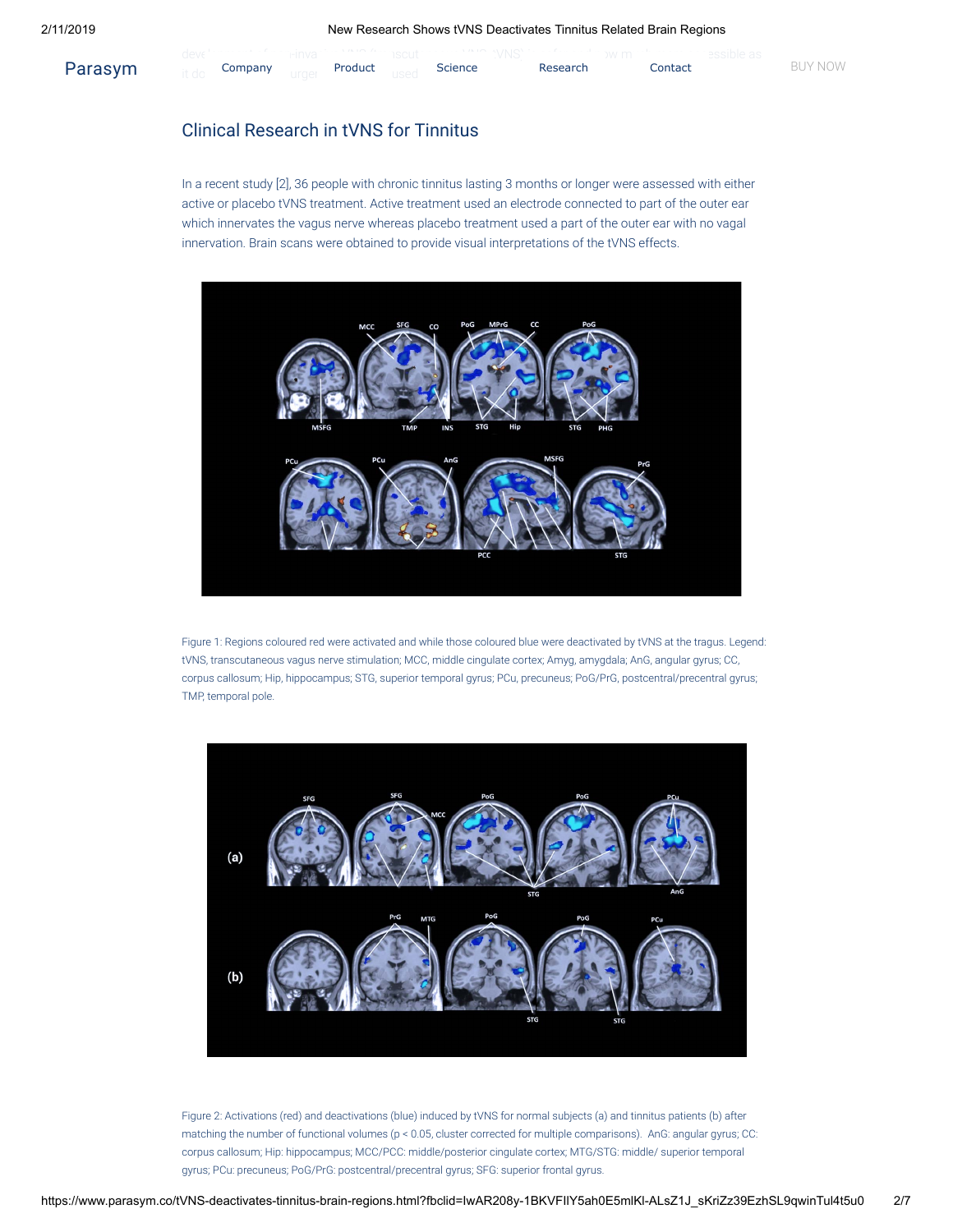| Parasym | Company                            | Product | Science | Research | Contact | BUY NOW |
|---------|------------------------------------|---------|---------|----------|---------|---------|
|         | iveurological mechanisms of Timmus |         |         |          |         |         |

These scans revealed that tVNS stimulation activates the locus coeruleus (LC) and nucleus of the solitary tract (NST) in the brainstem which then projects to these other key brain regions. The treatment was found to deactivate the auditory system including the superior temporal gyrus, Heschl's gyrus, planum polare and planum temporale. These observations suggest that tVNS can modulate the dysfunctional auditory cortex and induce selective suppression of tinnitus-related brain regions.

In addition, tVNS also induced the deactivation of the limbic system which was implicated in the generation of tinnitus. It was thought that abnormally strengthened signal transductions between the auditory, limbic and attention systems were the main mechanisms behind the worsening of tinnitus. These overactive systems intensified the neural transmission of tinnitus signals within the brain. This new research suggests two main neurological mechanisms contributing to the experience of this phantom sound, auditory-cortexrelated tinnitus associated with little or no hearing loss, and parahippocampus-related tinnitus associated with more severe hearing loss [18].

The parahippocampal gyrus (PHG), along with the amygdala and hippocampus, form part of the limbic system that is now thought to be important in contributing to the perception of tinnitus associated with hearing loss. It was proposed that tinnitus could occur when hearing was lost and the brain attempted to fill in such missing information with the phantom sounds, much like amputees experience phantom limb pain without the external pain stimuli [5]. The deactivation of this limbic "distress network" was pivotal to decreasing phantom perception and reduce the severity of tinnitus.

VNS has also been found to evoke the secretion of norepinephrine in the LC, which facilitates serotonin secretion in the raphe nuclei [19,20]; where tVNS has also been shown to modulate GABA receptors and increase GABA concentration [21-23]. This further sheds light on the beneficial effects of tVNS in the treatment of tinnitus as several studies have highlighted the importance of serotonin or GABA depletion in the development of tinnitus, as well as indicating the effectiveness of treatments targeting these neurotransmitters [24-29].

## Markers of the limbic distress network

This limbic distress network can also be measured by changes in the autonomic nervous system (ANS), where tinnitus is commonly associated with an overactive sympathetic nervous system (SNS) or a reduced parasympathetic nervous system (PNS). tVNS delivered through the Parasym device was shown to effectively restore balance to the ANS as measured by an increase in heart rate variability (HRV) [6]. This further supports the notion that tVNS can reduce the limbic distress network involved with Tinnitus.



### Parasympathetic Activity (HRV)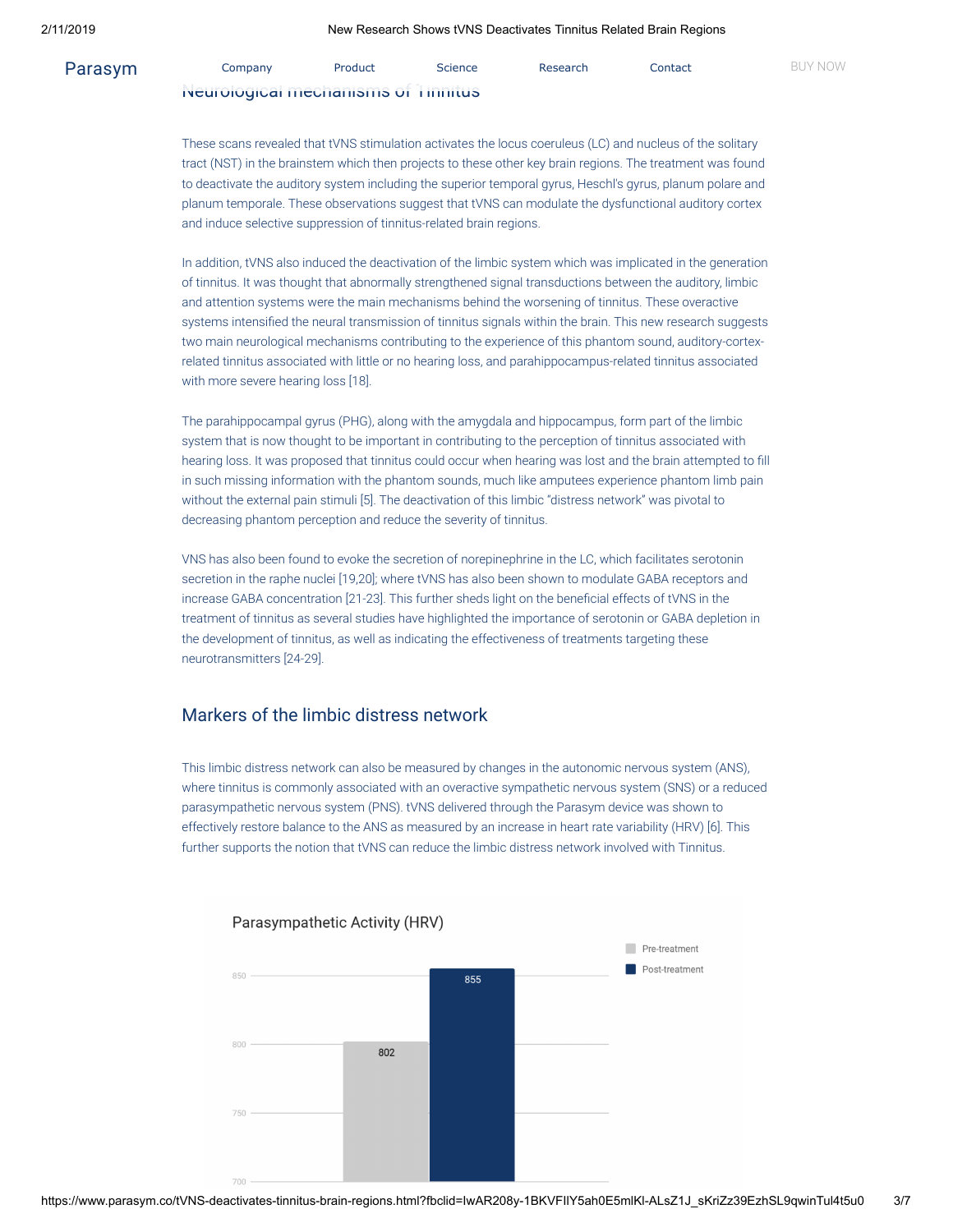|         |                                                                                                                                                                                                                                                      |         | R-R Intervale  |          |         |                |  |  |  |  |  |  |
|---------|------------------------------------------------------------------------------------------------------------------------------------------------------------------------------------------------------------------------------------------------------|---------|----------------|----------|---------|----------------|--|--|--|--|--|--|
| Parasym | Company                                                                                                                                                                                                                                              | Product | <b>Science</b> | Research | Contact | <b>BUY NOW</b> |  |  |  |  |  |  |
|         |                                                                                                                                                                                                                                                      |         |                |          |         |                |  |  |  |  |  |  |
|         |                                                                                                                                                                                                                                                      |         |                |          |         |                |  |  |  |  |  |  |
|         | Figure 3: The low values in variability of the R-R intervals pre-treatment signified a sympathetic preponderance. tVNS<br>treatment subsequently increased the average R-R variability indicating greater parasympathetic activity and reductions in |         |                |          |         |                |  |  |  |  |  |  |
|         |                                                                                                                                                                                                                                                      |         |                |          |         |                |  |  |  |  |  |  |
|         | stress which is associated with the limbic distress network.                                                                                                                                                                                         |         |                |          |         |                |  |  |  |  |  |  |

# The growing use of tVNS

Further tVNS and sound therapy have been shown to directly improve measures of wellbeing (as measured by WHO wellbeing questionnaire) as well as showing a decreases in the impact of Tinnitus on quality of life (as measured by the Tinnitus Handicap Inventory, THI) [7].



Figure 4: WHO-5-point wellbeing questionnaire indicating that participants experienced an increase in wellbeing post treatment



### Tinnitus Impact on Quality of Life

Figure 5: Tinnitus Handicap Inventory; indicating that participants experienced a decrease in overall impact of Tinnitus on quality of life

This new understanding in the neurological mechanisms of tinnitus and recent clinical data provide evidence that tVNS can be used as an effective treatment for tinnitus by selectively deactivating certain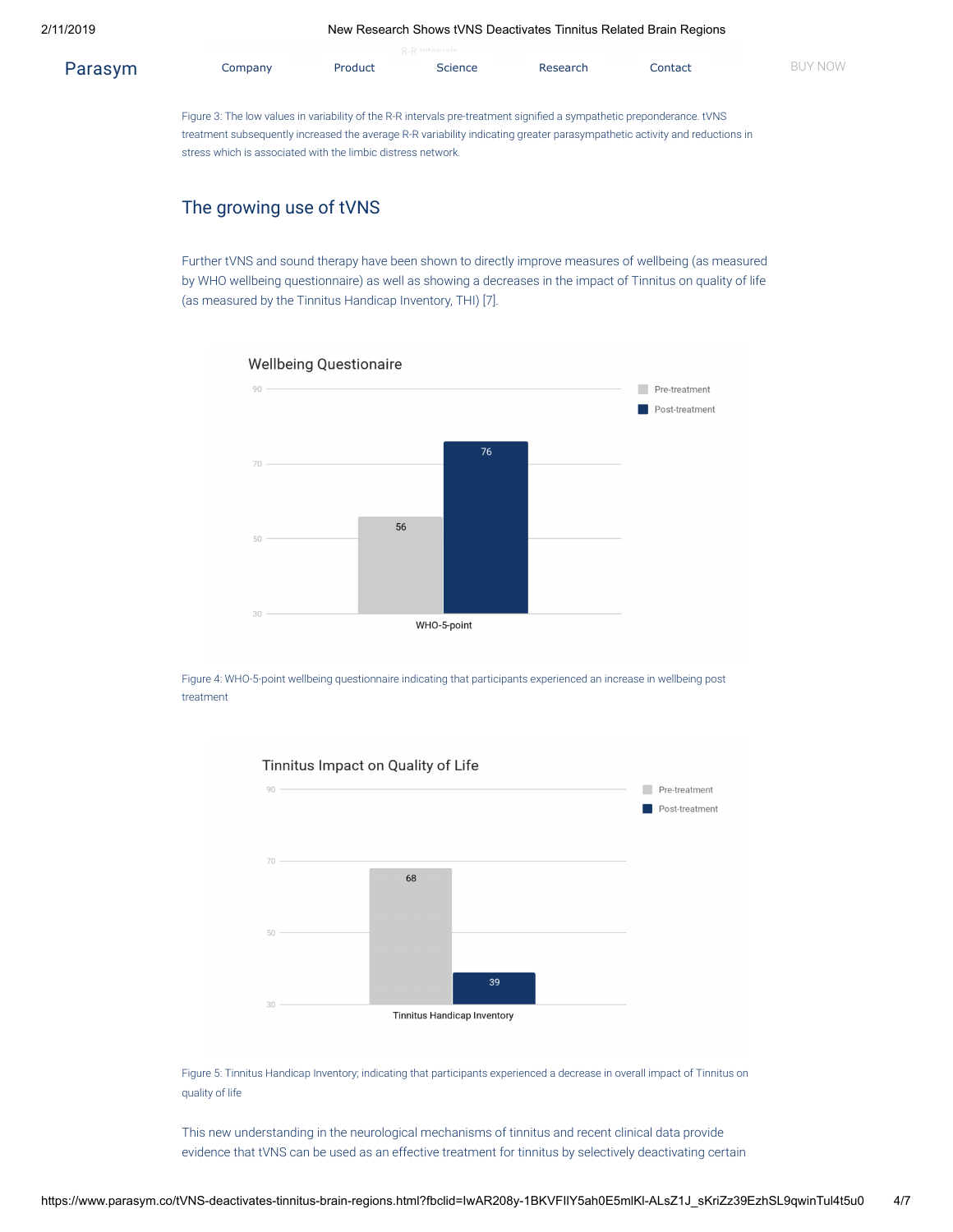### 2/11/2019 New Research Shows tVNS Deactivates Tinnitus Related Brain Regions

| Parasym | Company | Product | Science | Research | Contact | BUY NOW |
|---------|---------|---------|---------|----------|---------|---------|

A recent systematic review published in the journal Brain Stimulation found tVNS to be a safe and well tolerated treatment modality. The analysis included 51 previous studies with a cumulative number of more than 1300 participants receiving tVNS [8]. The main reported side effect was mild irritation at the stimulation site and this typically ceased shortly after stimulation.

While there is still much more to be learnt about the process of tinnitus forming and the experience of it over time, this new research provides new opportunity for relief from this debilitating condition.



#### **References:**

[1] Martinez C, Wallenhorst C, McFerran D, et al. Incidence Rates of Clinically Significant Tinnitus. Ear Hear 2015;36:e69–75. doi:10.1097/AUD.0000000000000121

[2] Yakunina, N., Kim, S. S., & Nam, E. C. (2018). BOLD fMRI effects of transcutaneous vagus nerve stimulation in patients with chronic tinnitus. *PloS one*, *13*(11), e0207281.

[3] Belli S, Belli H, Bahcebasi T, et al. Assessment of psychopathological aspects and psychiatric comorbidities in patients affected by tinnitus. Eur Arch Oto-Rhino-Laryngology 2008;265:279–85. doi:10.1007/s00405-007-0440-8

[4] Yakunina N, Kim SS, Nam E-C. Optimization of Transcutaneous Vagus Nerve Stimulation Using Functional MRI. Neuromodulation Technol Neural Interface 2017;20:290–300. doi:10.1111/ner.12541

[5] De Ridder D, Elgoyhen AB, Romo R, et al. Phantom percepts: Tinnitus and pain as persisting aversive memory networks. Proc Natl Acad Sci 2011;108:8075–80. doi:10.1073/pnas.1018466108

[6] Ylikoski J, Lehtimäki J, Pirvola U, et al. Non-invasive vagus nerve stimulation reduces sympathetic preponderance in patients with tinnitus. Acta Otolaryngol 2017;137:426–31.

[7] Lehtimäki, J., Hyvärinen, P., Ylikoski, M., Bergholm, M., Mäkelä, J. P., Aarnisalo, A., ... & Ylikoski, J. (2013). Transcutaneous vagus nerve stimulation in tinnitus: a pilot study. Acta oto-laryngologica, 133(4), 378-382.

[8] Redgrave, J., Day, D., Leung, H., Laud, P. J., Ali, A., Lindert, R., & Majid, A. (2018). Safety and tolerability of Transcutaneous Vagus Nerve stimulation in humans; a systematic review. Brain stimulation, 11(6), 1225- 1238.

[9] Maudoux A, Lefebvre P, Cabay JE, Demertzi A, Vanhaudenhuyse A, Laureys S, et al. Auditory resting state network connectivity in tinnitus: a functional MRI study. PLoS One. 2012; 7: e36222.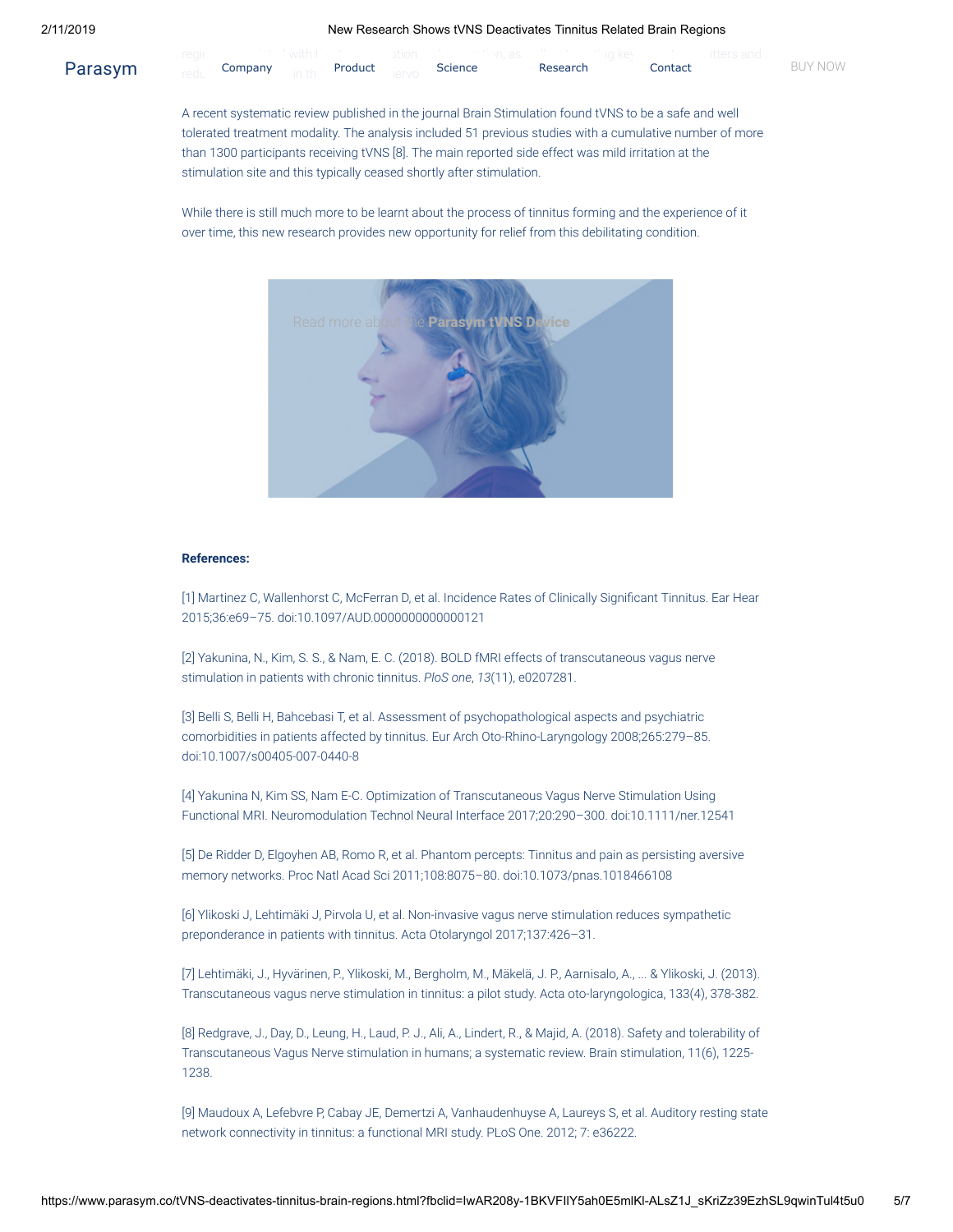### 2/11/2019 New Research Shows tVNS Deactivates Tinnitus Related Brain Regions

|         |  |  |  |  | uoi sa |                                                                                                           |         |
|---------|--|--|--|--|--------|-----------------------------------------------------------------------------------------------------------|---------|
| Parasym |  |  |  |  |        | resti Company <sub>iks e</sub> <b>Product</b> jalifu Science <sub>ectivi</sub> Research dhes Contact some | BUY NOW |
|         |  |  |  |  |        |                                                                                                           |         |

2013; 8: e76488.

[11] Joos K, Vanneste S, De Ridder D. Disentangling depression and distress networks in the tinnitus brain. PLoS One. 2012; 7: e40544.

[12] Schecklmann M, Landgrebe M, Poeppl TB, Kreuzer P, Manner P, Marienhagen J, et al. Neural correlates of tinnitus duration and distress: a positron emission tomography study. Hum Brain Mapp. 2013; 34: 233– 240.

[13] Schlee W, Mueller N, Hartmann T, Keil J, Lorenz I, Weisz N. Mapping cortical hubs in tinnitus. BMC Biol. 2009; 7: 80-7007-7-80.

[14] De Ridder D, Elgoyhen AB, Romo R, Langguth B. Phantom percepts: tinnitus and pain as persisting aversive memory networks. Proc Natl Acad Sci USA. 2011; 108: 8075–8080.

[15] Chen YC, Xia W, Chen H, Feng Y, Xu JJ, Gu JP, et al. Tinnitus distress is linked to enhanced resting state functional connectivity from the limbic system to the auditory cortex. Hum Brain Mapp. 2017; 38:2384– 2397.

[16] Jastreboff PJ. Phantom auditory perception (tinnitus): mechanisms of generation and perception. Neurosci Res. 1990; 8: 221–254. PMID: 2175858

[17] Yang Y, Wang JZ. From Structure to Behavior in Basolateral Amygdala-Hippocampus Circuits. Front Neural Circuits. 2017; 11: 86.

[18] Vanneste S, De Ridder D. Deafferentation-based pathophysiological differences in phantom sound: Tinnitus with and without hearing loss. Neuroimage. 2016; 129: 80–94.

[19] Dorr AE, Debonnel G. Effect of vagus nerve stimulation on serotonergic and noradrenergic transmission. J Pharmacol Exp Ther. 2006; 318: 890–898.

[20] Furmaga H, Shah A, Frazer A. Serotonergic and noradrenergic pathways are required for the anxiolyticlike and antidepressant-like behavioral effects of repeated vagal nerve stimulation in rats. Biol Psychiatry. 2011; 70: 937–945.

[21] Marrosu F, Serra A, Maleci A, Puligheddu M, Biggio G, Piga M. Correlation between GABA(A) receptor density and vagus nerve stimulation in individuals with drug-resistant partial epilepsy. Epilepsy Res. 2003; 55: 59–70. PMID: 12948617

[22] Neese SL, Sherill LK, Tan AA, Roosevelt RW, Browning RA, Smith DC, et al. Vagus nerve stimulation may protect GABAergic neurons following traumatic brain injury in rats: An immunocytochemical study. Brain Res. 2007; 1128: 157–163.

[23] Beste C, Steenbergen L, Sellaro R, Grigoriadou S, Zhang R, Chmielewski W, et al. Effects of Concomitant Stimulation of the GABAergic and Norepinephrine System on Inhibitory Control—A Study Using Transcutaneous Vagus Nerve Stimulation. Brain Stimul. 2016; 9: 811–818.

[24] Sedley W, Parikh J, Edden RA, Tait V, Blamire A, Griths TD. Human Auditory Cortex Neurochemistry Reflects the Presence and Severity of Tinnitus. J Neurosci. 2015; 35: 14822-14828.

[25] Brozoski T, Odintsov B, Bauer C. Gamma-aminobutyric acid and glutamic acid levels in the auditory pathway of rats with chronic tinnitus: a direct determination using high resolution point-resolved proton magnetic resonance spectroscopy (H-MRS). Front Syst Neurosci. 2012; 6: 9.